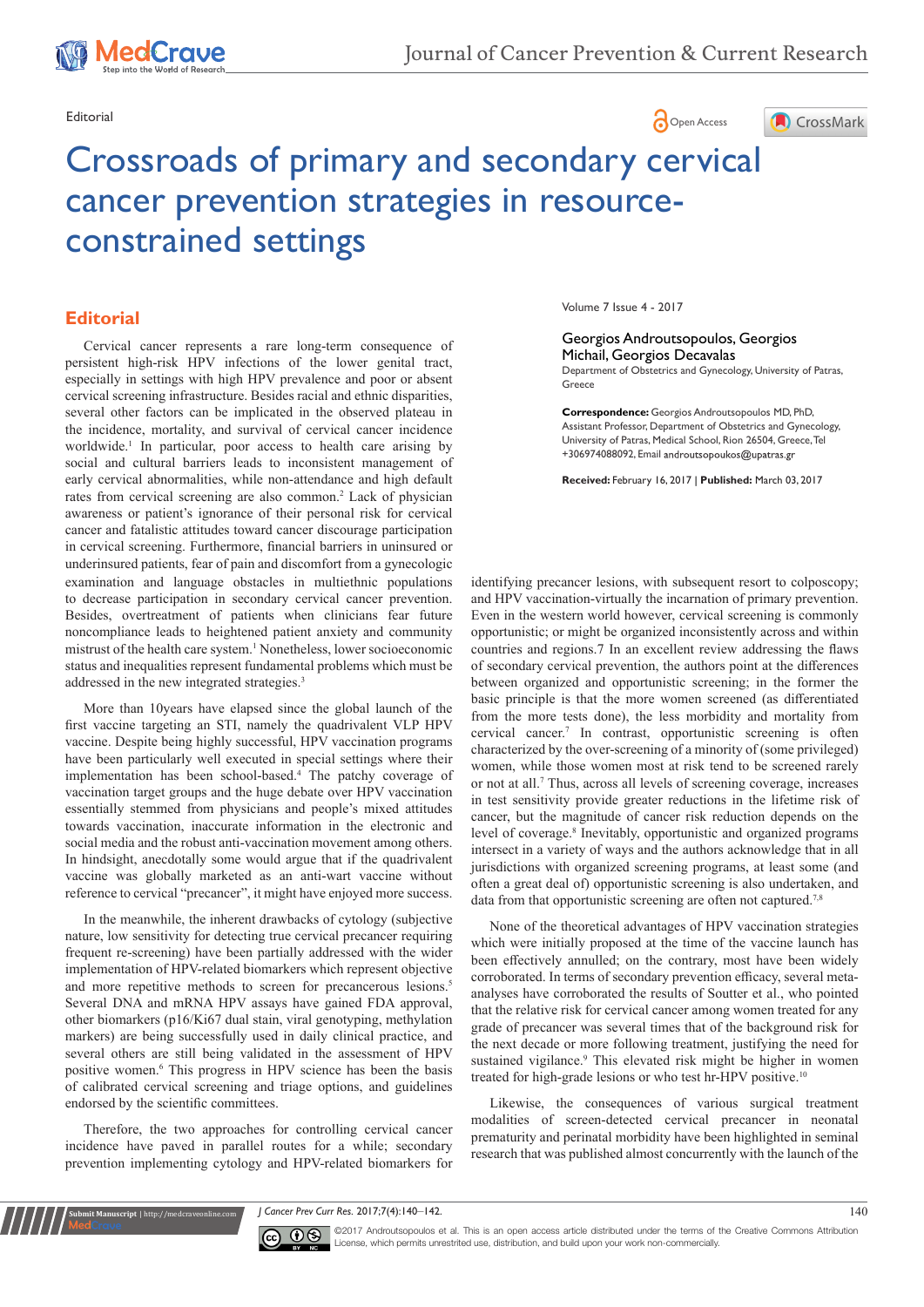quadrivalent VLP HPV vaccine and paved the way to a new subchapter in cervical pathology.11,12 Irrespective of whether those concerns have occasionally caused excisional treatments of insufficient depth, this research has drawn attention among physicians to avoid re-cones, tophats and other undue overtreatment.

Cervical adenocarcinoma is globally on the rise, and one possible explanation could be the prolonged use of hormonal contraception; not surprisingly intrauterine contraceptive devices might have a negative correlation with the development of adenocarcinoma.13 The contribution of HPVs in glandular lesions has been a topic where much insight has been gained in the past decade; we now know that almost all adenocarcinomas arising from the cervix are hr-HPV-related.<sup>14</sup> Despite the enhanced detection rates of glandular precancer with the implementation of LBC, glandular lesions arising in the cervix are still easily missed, either due to localization high in the canal, or due to their multifocal nature; yet another era where primary prevention clearly trumps.

The psychological consequences of the treatments for cervical precancer represent a large and hugely underestimated area of interest. This wealth of negative feelings and sentiments has been the subject of exhaustive research, and quite often the emotional trauma is more important than the physical one. But then, it's not only the treatment that provokes anxiety and negative feelings, it's also the HPV infection itself, that induces stigmatization.

Real world declines in the prevalence of HPV-related outcomes are also established. Decreases in warts prevalence in nations which implemented centrally organized vaccination programs represent an early benefit of such vaccination programs.15 Decreases in the rates of detected high grade precancerous abnormalities in young women have been already documented.<sup>16</sup> Besides, evidence of cross-type protection, primarily for HPV 45 and, to a lesser extent, for HPVs 31 and 33 has been also documented.<sup>17</sup>

The causative relation of HPV infection with the development of neoplasms in other sites, namely vulvar, penile, oropharyngeal and anal cancer, that has been only lately corroborated, was not yet established at the time of launch of the first generation VLP vaccines.<sup>18</sup> These relations translated to welcome bonus gains in public health prevention strategies, which redefine the logistics and justify the costs imposed by the vaccination programs. Of course, this additional morbidity burden was irrelevant and cannot be dealt by the secondary cervical prevention.

Regarding the effect of herd immunity, this is more pronounced in populations where high HPV-vaccination coverage has been achieved; in these populations, substantial reductions in the rates of infection and cervical neoplastic disease have been observed not only among those women who received the vaccine, but also among the non-vaccinated females and males aged <25years. This is the case for pioneers in vaccination, like Australia.<sup>19</sup> At a certain herd immunity level, tailoring screening to vaccination status may no longer be justified, as the risk level becomes cost-ineffective for unvaccinated women. This herd immunity effect also pertains solely to primary prevention.20

Regarding the initial concerns on vaccine safety, after the administration of tenths of millions doses of all three brands of HPV vaccines, VLP vaccine safety profile has been established and does not represent an issue.21 The cost-effectiveness of a combined primary and secondary cervical prevention programs are critically dependent on the age of vaccination and initialization of screening, screening frequency, and the intensity of conducting further tests for mild cytologic abnormalities.<sup>22</sup> Cost-effectiveness models will help determine the optimal combination of HPV vaccination and screening in public health programs, and balance the effects of such approaches in different populations.<sup>19</sup> With the increasing demand under pressing health logistics for less screening in well-HPV-vaccinated cohorts (ie, those vaccinated primarily before becoming sexually active), strategies that combine HPV vaccination with simplified protocols of HPV screening and cytology triage, at least for women aged >30, will be of interest in many settings in the foreseeable future.<sup>19,23,24</sup> Besides, as herd immunity levels increase, the core design of screening schedules (e.g., screening intervals or screening start age) evolves, highlighting the importance of jointly optimizing both primary and secondary prevention strategies.<sup>25,26</sup>

Finally as El-Zein and colleagues argue, decision-making nowadays on cancer screening incorporates not only the extent of benefit in mortality reduction but also the potential harms from screening.<sup>27</sup> Policymakers need to assess related costs, utilities, infrastructures, political risks of inaction and patient choices.27 Health benefits, lifetime costs and screening harms in terms of referrals and overtreatments need to be balanced.

# **Acknowledgments**

None.

## **Conflicts of interest**

Authors declare there are no conflicts of interest.

## **References**

- 1. [Collins Y, Einstein M, Gostout B, et al. Cervical cancer prevention in](https://www.ncbi.nlm.nih.gov/pubmed/16979432)  [the era of prophylactic vaccines: a preview for gynecologic oncologists.](https://www.ncbi.nlm.nih.gov/pubmed/16979432)  *Gynecol Oncol*[. 2016;102\(3\):552‒562.](https://www.ncbi.nlm.nih.gov/pubmed/16979432)
- 2. [Khalid S, Carcopino X, Michail G, et al. Compliance with follow](https://www.ncbi.nlm.nih.gov/pubmed/22111391)  [up cytology after discharge from the colposcopy clinic.](https://www.ncbi.nlm.nih.gov/pubmed/22111391) *Ir Med J.*  [2011;104\(6\):167‒170.](https://www.ncbi.nlm.nih.gov/pubmed/22111391)
- 3. [Woo Y, Omar S. Human papillomavirus vaccination in the resourced](https://www.ncbi.nlm.nih.gov/pubmed/23777956/)  and resource-constrained world. *[Best Pract Res Clin Obstet Gynaecol](https://www.ncbi.nlm.nih.gov/pubmed/23777956/)*. [2011;25\(5\):597‒603.](https://www.ncbi.nlm.nih.gov/pubmed/23777956/)
- 4. [Regan D, Hocking J. Greatest effect of HPV vaccination from school](https://www.ncbi.nlm.nih.gov/pubmed/25744473)based programmes. *Lancet Infect Dis.* 2015;15(5):497-498.
- 5. [Dijkstra M, Snijders P, Arbyn M, et al. Cervical cancer screening: on](https://academic.oup.com/annonc/article/25/5/927/156208/Cervical-cancer-screening-on-the-way-to-a-shift?cited-by=yesrmdt538v1)  [the way to a shift from cytology to full molecular screening.](https://academic.oup.com/annonc/article/25/5/927/156208/Cervical-cancer-screening-on-the-way-to-a-shift?cited-by=yesrmdt538v1) *Ann Oncol.*  [2014;25\(5\):927‒935.](https://academic.oup.com/annonc/article/25/5/927/156208/Cervical-cancer-screening-on-the-way-to-a-shift?cited-by=yesrmdt538v1)
- 6. [Cubie H, Cuschieri K. Understanding HPV tests and their appropriate](https://www.ncbi.nlm.nih.gov/pubmed/23998275)  applications. *Cytopathology*[. 2013;24\(5\):289‒308.](https://www.ncbi.nlm.nih.gov/pubmed/23998275)
- 7. [Williams J, Carter S, Rychetnik L. 'Organised' cervical screening 45](http://www.sciencedirect.com/science/article/pii/S095980491400940X)  [years on: How consistent are organised screening practices?](http://www.sciencedirect.com/science/article/pii/S095980491400940X) *Eur J Cancer*[. 2014;50\(17\):3029‒3038.](http://www.sciencedirect.com/science/article/pii/S095980491400940X)
- 8. [Goldie S, Kim J, Myers E. Chapter 19: Cost-effectiveness of cervical](https://www.ncbi.nlm.nih.gov/pubmed/16950004)  cancer screening. *Vaccine*[. 2006;24\(Suppl 3\):S3164‒S370.](https://www.ncbi.nlm.nih.gov/pubmed/16950004)
- 9. [Soutter W, Sasieni P, Panoskaltsis T. Long-term risk of invasive cervical](https://www.ncbi.nlm.nih.gov/pubmed/16284947)  [cancer after treatment of squamous cervical intraepithelial neoplasia.](https://www.ncbi.nlm.nih.gov/pubmed/16284947) *Int J Cancer.* [2006;118\(8\):2048‒2055.](https://www.ncbi.nlm.nih.gov/pubmed/16284947)
- 10. [Ghaem-Maghami S, De-Silva D, Tipples M, et al. Determinants](https://www.ncbi.nlm.nih.gov/pubmed/21083861)  [of success in treating cervical intraepithelial neoplasia.](https://www.ncbi.nlm.nih.gov/pubmed/21083861) *BJOG.*  [2011;118\(6\):679‒684.](https://www.ncbi.nlm.nih.gov/pubmed/21083861)